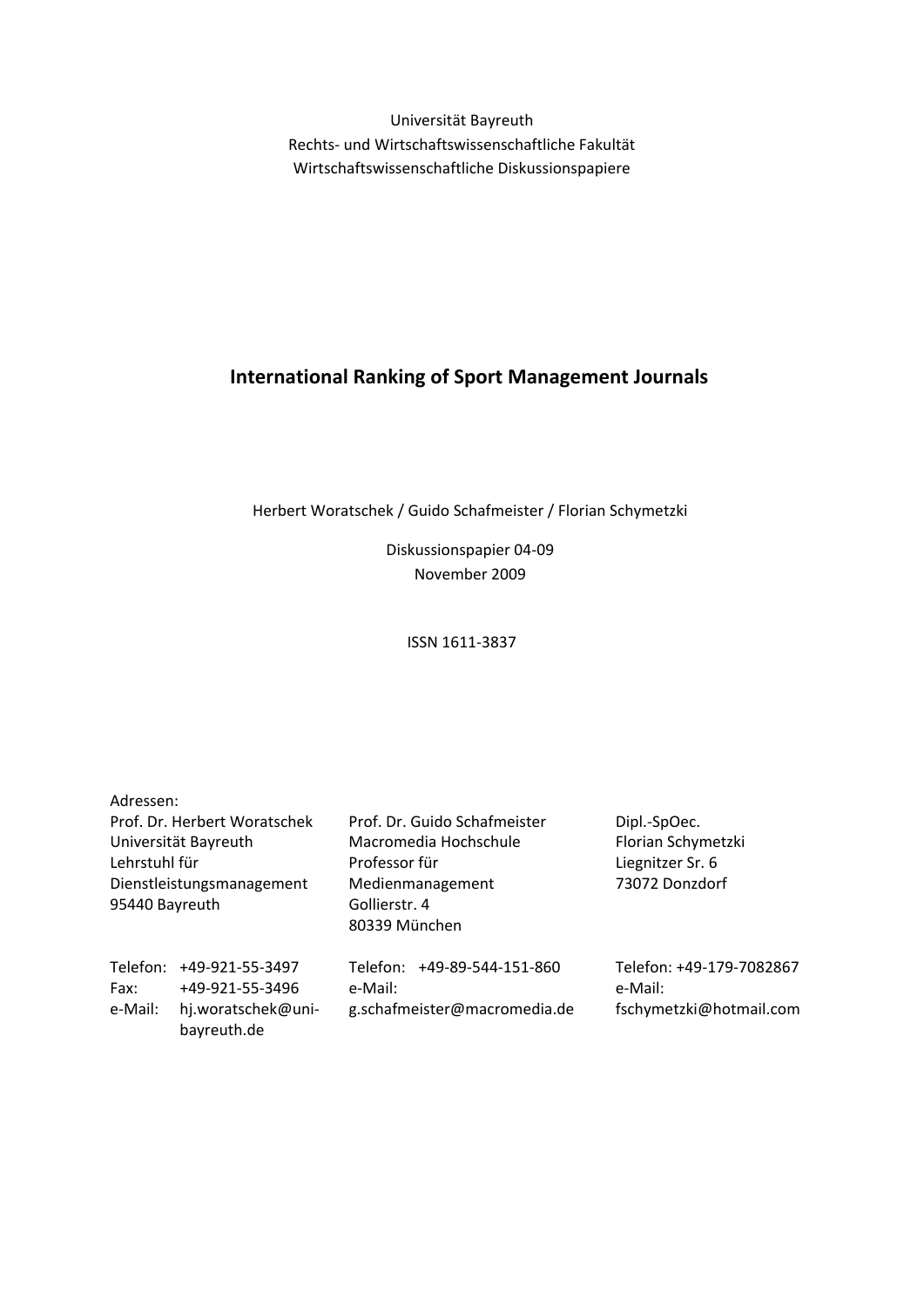### **Abstract**

#### **International Ranking of Sport Management Journals**

The assessment of the overall quality of the sport management journals made remarkable differences evident. According to the overall quality assessments, none of the journals received the premium rating of A+. One journal is ranked as an A journal. Three journals are seen as B journals. Four journals are identified as C journals, three as D and one as E. However, our research shows that significant differences occur depending on the area of residence of the participants. Obviously, sport management is a global business. National specifics may make certain journals more valuable for domestic target groups.

Keywords: Sport Management, Journal Ranking, Evaluation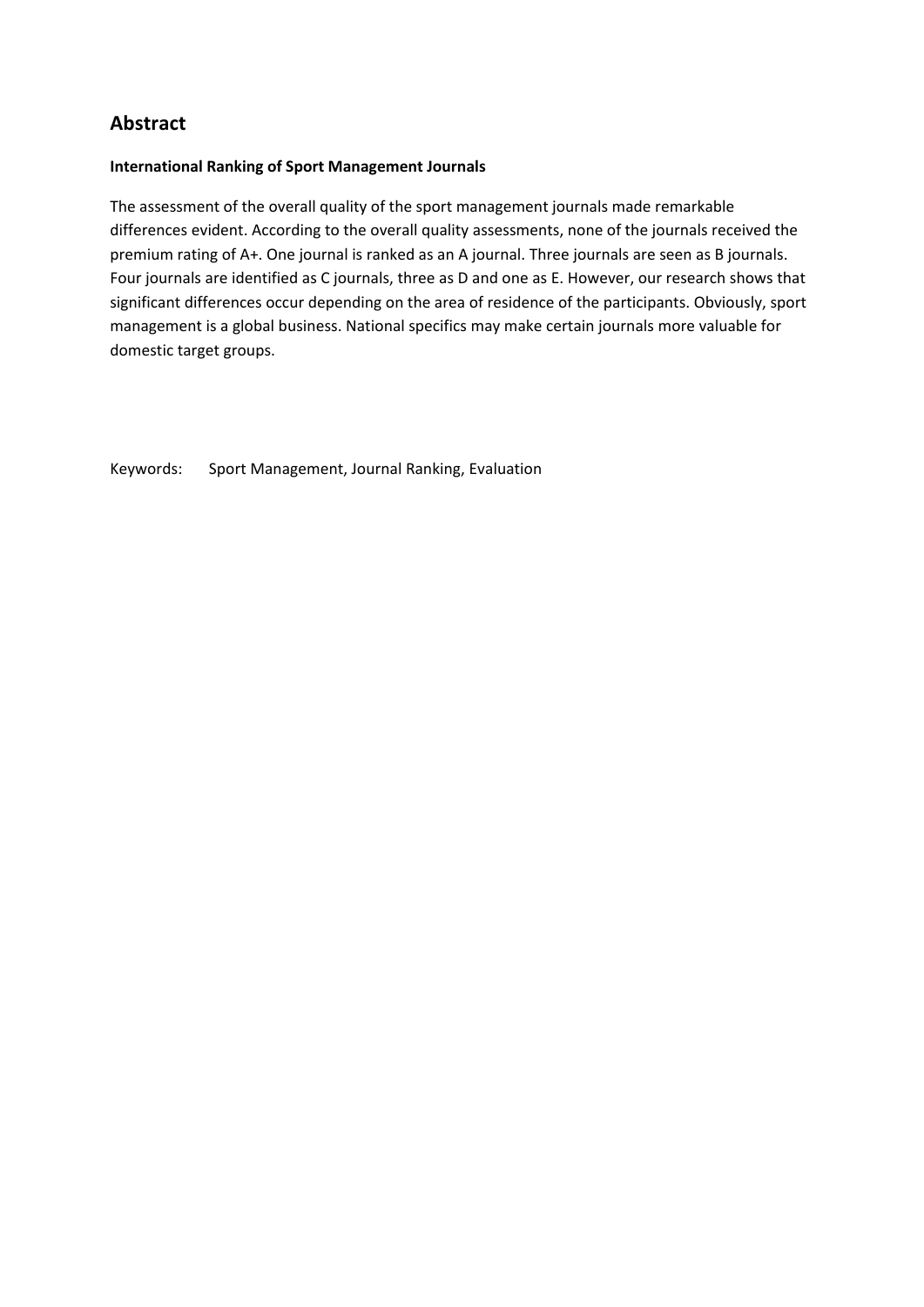# **Approach**

The evaluation procedure of this journal ranking is based on prior experiences of journal rankings in other fields of research. Both, a literature based analysis of journal quality as well as a pretest with different stakeholders was used to identify useful dimensions of quality. The following dimensions were part of the evaluation procedure: Frequency of reading the journal, relevance of publications in the journal to research in sports management, relevance of publications in the journal to practice

in sports management, importance of publications in the journal for the academic career, scientific reputation of the journal in the field of sports management, overall quality of the journal.

The questionnaire contained further information about each participant's role in terms of position, area of interest, conference attendance, years of experience, and services provided for certain journals (e.g. reviewer, member of the editorial board).

The current ranking is based on the evaluation of 12 journals. These are: European Sport Management Quarterly; International Journal of

| How relevant are papers published in the following journals to research in sports<br>management? *<br>Please also rate the journals that you have previously added. Of course, you may use journal's initials<br>to fill in the blanks! |                        |   |         |   |   |         |                         |               |
|-----------------------------------------------------------------------------------------------------------------------------------------------------------------------------------------------------------------------------------------|------------------------|---|---------|---|---|---------|-------------------------|---------------|
|                                                                                                                                                                                                                                         | Not<br>relevant<br>1   | 2 | 3       | 4 | 6 | 6       | Highly<br>relevant<br>7 | Don't<br>know |
| (01) European Sport Management<br>Quarterly (ESM2)                                                                                                                                                                                      | $\cup$                 | Θ | $\circ$ | D | O | $\circ$ | $\circ$                 | $\circ$       |
| (02) International Journal of Sport<br>Finance (USF)                                                                                                                                                                                    |                        |   |         |   |   |         | Θ                       |               |
| (03) International Journal of Sport<br>Management (USM)                                                                                                                                                                                 | o                      |   |         | o |   |         | o                       | n             |
| (04) International Journal of Sport<br>Management and Marketing (USMM)                                                                                                                                                                  | Θ                      |   |         | Θ |   |         | Θ                       | Θ             |
| (05) International Journal of Sports<br>Marketing and Sponsorship (USMS)                                                                                                                                                                | O                      |   |         | ۳ |   |         | O                       | O             |
| (05) Journal of Quantitative Analysis in<br>Sports (JQAS)                                                                                                                                                                               |                        |   |         |   |   |         |                         | e             |
| (07) Journal of Sport Management<br>(J3M)                                                                                                                                                                                               | Ο                      |   | n       | n |   | Ω       | O                       | O             |
| (08) Journal of Sports Economics (JSE)                                                                                                                                                                                                  | Ο                      |   |         | o |   |         | O                       | O             |
| (09) Journal of Sport and Tourism<br>$($ JS&T)                                                                                                                                                                                          | o                      |   |         |   |   |         | Θ                       | o             |
| (10) Sport in Society: Cultures,<br>Commerce, Media, Politics (SportScc)                                                                                                                                                                | Ο                      |   |         |   |   |         | Θ                       | o             |
| (11) Sport Management Review (SMR)                                                                                                                                                                                                      | $\left( \cdot \right)$ |   | o       | Ω | о |         | $\Omega$                | $\Omega$      |
| (12) Sport Marketing Quarterly (SMQ)                                                                                                                                                                                                    | Θ                      |   |         |   |   |         | Θ                       | o             |
| (130)                                                                                                                                                                                                                                   | Ο                      |   |         |   |   |         | Ω                       | ٥             |
| (14)                                                                                                                                                                                                                                    | Ο                      |   |         |   |   |         | Θ                       | o             |
| (15)                                                                                                                                                                                                                                    | Θ                      |   |         |   |   |         | Θ                       | Θ             |
| (16)                                                                                                                                                                                                                                    | Θ                      |   | n       |   |   | O       | $\Theta$                | O             |
| (17)                                                                                                                                                                                                                                    | O                      |   |         |   |   |         | O                       | O             |
| (10)                                                                                                                                                                                                                                    |                        |   |         |   |   |         |                         |               |

Sport Finance\*; International Journal of Sport Management; International Journal of Sport Management and Marketing; International Journal of Sports Marketing and Sponsorship\*; Journal of Quantitative Analysis in Sports\*; Journal of Sport Management; Journal of Sports Economics; Journal of Sport and Tourism; Sport in Society: Cultures, Commerce, Media, Politics; Sport Management Review; Sport Marketing Quarterly.

The sample was drawn from sport management scientists and practitioners around the globe. Subjects qualified for participation based on their experience and work in the field of sport management. In total, 124 participants from 21 countries completed the online survey (response rate 11%) in 2006.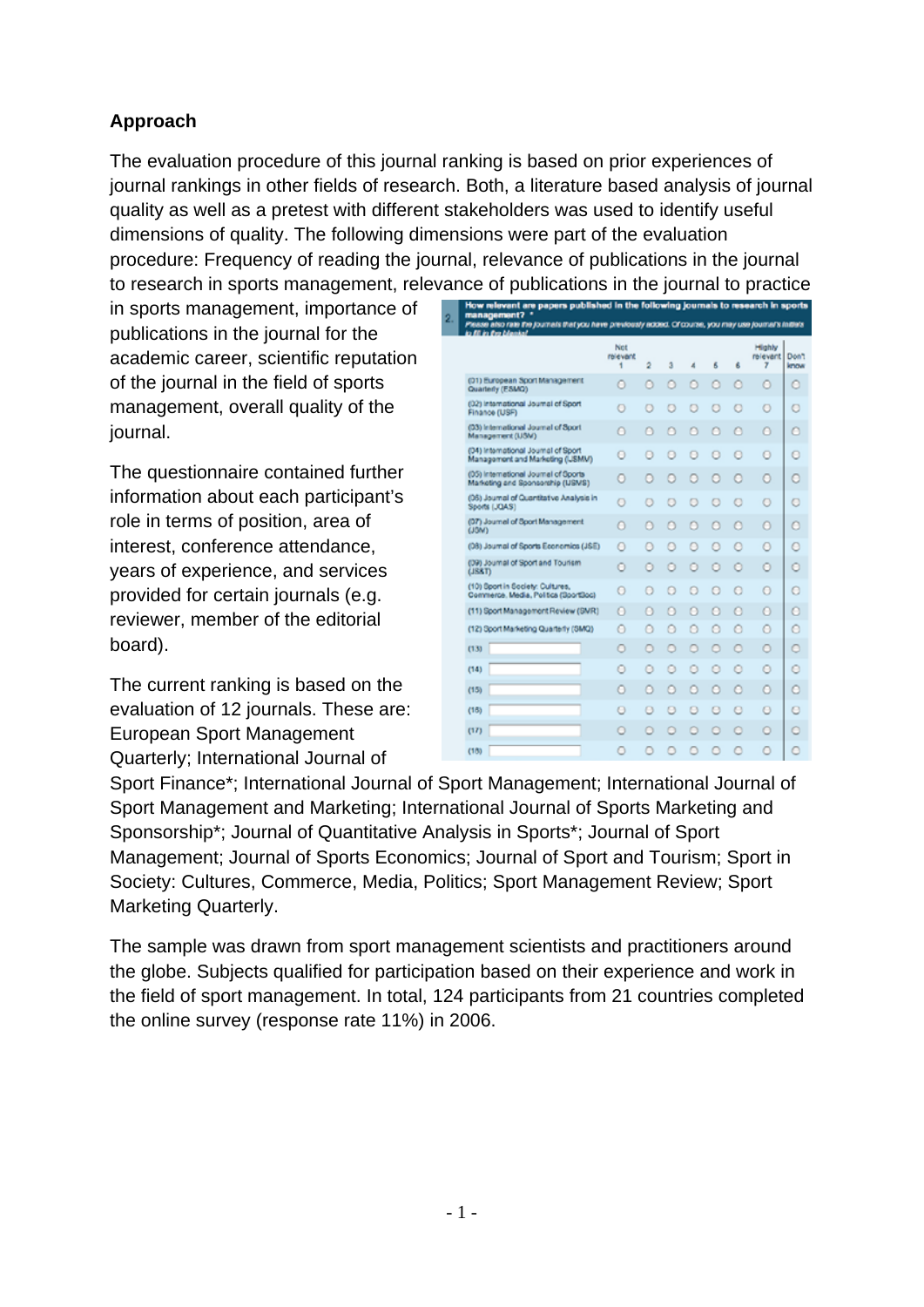### **Results**

The overall quality perceptions of all participants allow deriving the following international ranking of journals in the field of sport management.

| overall quality                                                                                                         | average | ranking        | The ranking shows that many journals                                            |                                                                                                   |                                               |  |  |
|-------------------------------------------------------------------------------------------------------------------------|---------|----------------|---------------------------------------------------------------------------------|---------------------------------------------------------------------------------------------------|-----------------------------------------------|--|--|
| <b>Journal of Sport Management</b>                                                                                      | 5,9     | A              | in the field of sport management<br>receive good feedback. Journals from        |                                                                                                   |                                               |  |  |
| <b>Sport Management Review</b>                                                                                          | 5,6     | B              | North America (Journal of Sport<br>Management), Australia (Sport                |                                                                                                   |                                               |  |  |
| <b>Sport Marketing Quarterly</b>                                                                                        | 5.2     | <sub>B</sub>   | Management review), and Europe<br>(European Sport Management                    |                                                                                                   |                                               |  |  |
| <b>European Sport Management</b><br>Quarterly                                                                           | 5,2     | B              | Quarterly) are among the top journals.<br>However, a deeper dive into the       |                                                                                                   |                                               |  |  |
| <b>Journal of Sports Economics</b>                                                                                      | 5.1     | $\overline{C}$ | evaluation by subgroups is necessary<br>to understand the differences in        |                                                                                                   |                                               |  |  |
| <b>International Journal of Sports</b><br><b>Marketing and Sponsorship*</b>                                             | 4,9     | $\mathbf C$    | perceived quality of certain journals<br>across Europe, Asia Pacific, and North |                                                                                                   |                                               |  |  |
| <b>Sport in Society</b>                                                                                                 | 4,7     | $\mathbf C$    | America.                                                                        |                                                                                                   |                                               |  |  |
| <b>International Journal of Sport</b><br>Finance*                                                                       | 4,6     | $\mathbf C$    | Europe<br>Journal of                                                            | Asia Pacific<br><b>Sport</b>                                                                      | <b>North America</b><br>Journal of            |  |  |
|                                                                                                                         |         |                |                                                                                 |                                                                                                   |                                               |  |  |
| <b>Journal of Sport and Tourism</b>                                                                                     | 4,5     | D              | <b>Sport</b><br><b>Management</b>                                               | <b>Management</b><br><b>Review</b>                                                                | <b>Sport</b><br><b>Management</b>             |  |  |
| <b>International Journal of Sport</b><br><b>Management and Marketing</b>                                                | 4,5     | D              | <b>European</b><br><b>Sport</b><br><b>Management</b>                            | <b>Journal of</b><br><b>Sport</b>                                                                 | <b>Sport</b><br><b>Management</b>             |  |  |
| <b>International Journal of Sport</b>                                                                                   | 4,5     | D              | Quarterly                                                                       | <b>Management</b>                                                                                 | <b>Review</b>                                 |  |  |
| <b>Management</b><br><b>Journal of Quantitative</b><br>Analysis in Sports*<br>A+ 90%; A 80%; B 70%; C 60%; D 50%; E 40% | 3,8     | E              | Journal of<br><b>Sports</b><br><b>Economics</b>                                 | <b>International</b><br>Journal of<br><b>Sports</b><br><b>Marketing and</b><br><b>Sponsorship</b> | <b>Sport</b><br><b>Marketing</b><br>Quarterly |  |  |

The reported results are a first excerpt of selected outcomes from the field survey. Forthcoming is a full report of results including special analyses for different groups and regions.

#### **Nota Bene:**

Our special thanks go to the numerous supporters and participants of our research project all over the world. Without their input, this project would not have been possible, nor would the results provide any impact in our daily work in the field of sport management

The results for three journals are nothing but indicative as they just came on the market at the time of the survey. These journals are marked  $\binom{x}{k}$ .